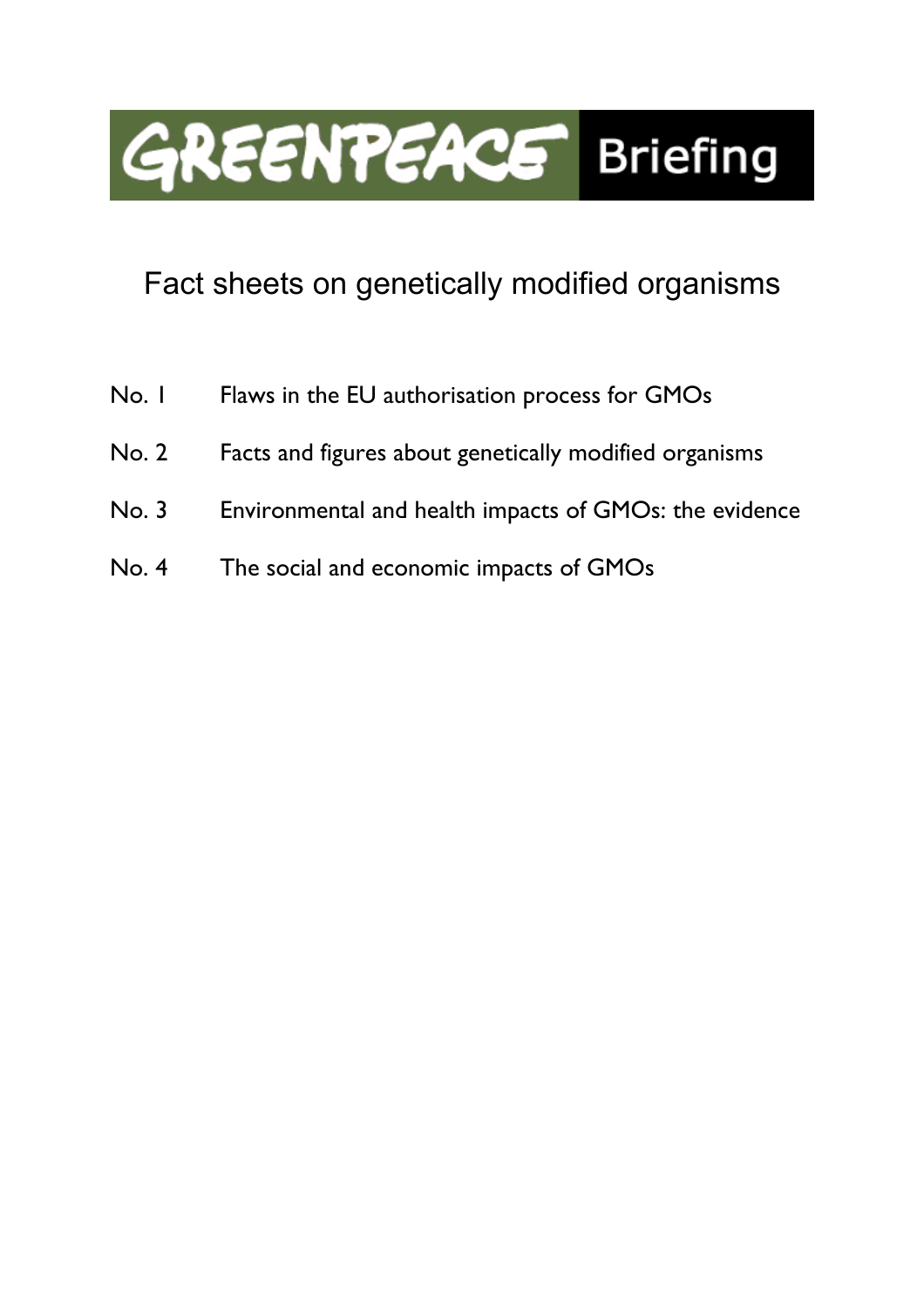# **GREENTEACE** Briefing

# Flaws in the EU authorisation process for GMOs

There exists a fundamental problem in the process by which GMOs are assessed for safety and authorisation in Europe.

Scientific opinions provided by a single organisation, the European Food Safety Authority (EFSA), are translated into decisions with no broader consideration of societal or economic arguments for and against the introduction of GMO crops and products into Europe.

This situation contravenes EU legal requirements for a broad consideration of a GM product's risks and impacts.

### Risk assessment versus risk management

EFSA's founding regulation articulates the distinction between risk management and risk assessment:

Risk assessment is EFSA's task. It coordinates scientific committees, which provide advice to decision-makers<sup>1</sup>.

Risk management, in contrast, is the job of the European Commission. To make a decision, it should consult experts, including EFSA, but also national authorities, the European Group on Ethics in Science and New Technologies, and other stakeholders.

'Risk management' "means the process, distinct from risk assessment, of weighing policy alternatives in consultation with interested parties, considering risk assessment and other legitimate factors, and, if need be, selecting appropriate prevention and control options"<sup>2</sup>.

At present, EFSA's decisions form the sole basis for EU authorisations of GMOs (all positive decisions to date).

## Socio-economic factors must be considered

The European Commission is obliged, under EU law, to consider other available scientific evidence, socioeconomic implications and scientific

The Commission asked EFSA (April 2006, IP/06/498) "to provide more detailed justification, in its opinions on individual applications, for not accepting scientific objections raised by the national competent authorities" and "to address more explicitly potential long-term effects and bio-diversity issues in their risk assessments for the placing on the market of GMOs".

uncertainty. Armed with this broader set of data, it must take a decision.

As EC Regulation 178/2002 states: "It is recognised that scientific risk assessment alone cannot, in some cases provide all the information on which a risk management decision should be based, and that other factors relevant to the matter under consideration should legitimately be taken into account including societal, economic, traditional, ethical and environmental factors and the feasibility of controls"<sup>3</sup>.

There is no evidence to suggest that the European Commission currently takes these 'other factors' into account.

### Duty to follow predominant position

The European Commission pledged (in 1999) to "act in such a way as to avoid going against any predominant position which might emerge within the Council against the appropriateness of an

implementing measure"<sup>4</sup> .

In fact, the Council has consistently questioned the safety and usefulness of the GM products submitted for authorisation and has voted against the Commission's positive proposals. Never have member states given majority backing to a GMO for marketing or cultivation in Europe.

By approving every GMO application to date, the Commission has consistently disregarded its pledge to respect a 'predominant position' within the Council.

### European Food Safety Authority (EFSA) risk assessments

EFSA must also bear its share of the blame, as it, too, has violated obligations.

> • By not requesting that GMO producers submit any data on the long-term effects of GM products for which they seek EU authorisation, EFSA has failed to identify and evaluate cumulative long-term effects of GMOs as

Over 20 member states criticised EFSA for failing to conduct long-term

evaluations of GMOs and for ignoring member states' comments and concerns (Environment Council,

9 March 2006).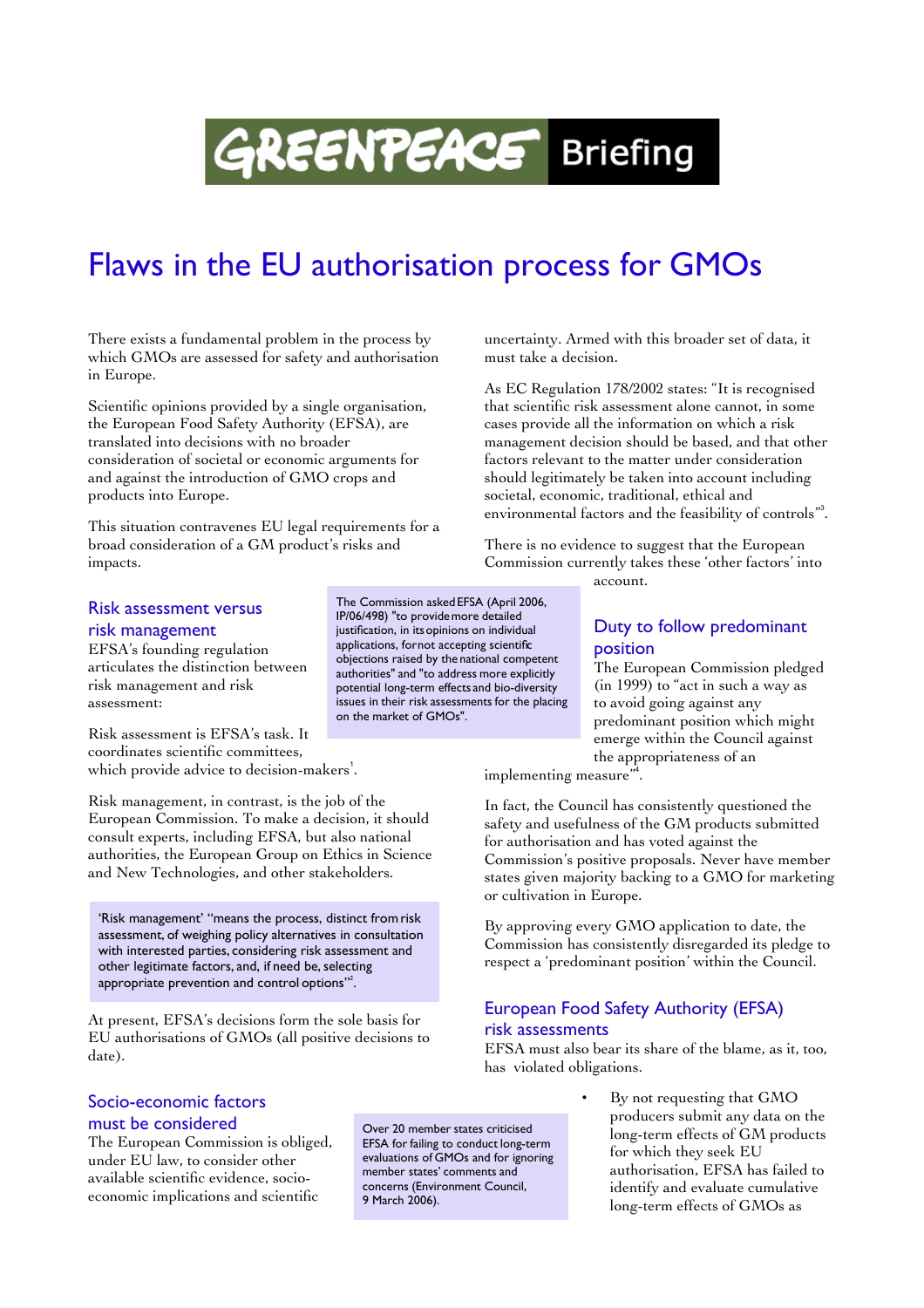*Figure 1: Authorisation process according to EU law*



*Figure 2: Current process* 



required under Directive 2001/18 and Regulation 178/2002<sup>5</sup>;

- Despite a legal requirement to consider diverging scientific opinions [Reg. 178/2002]<sup>6</sup>, there is no evidence that the EFSA has given due consideration to differences between the scientific opinions of member states' competent authorities and those of its own GMO panel .
- EFSA is supposed to identify areas of scientific uncertainty [Comm Decision  $2002/623$ ; Reg.  $178/2002$ ]<sup>7</sup> but, in practice, EFSA does not do so. Failing to acknowledge that uncertainty exists compromises the ability of risk managers (Commission and member states) to make informed decisions in the public interest.

Proper assessment of GMOs would include a study of direct, indirect, cumulative and long-term effects of GMOs on the environment and on health, taking into account various stress conditions and different regional environments.

### **Conclusion**

EFSA was not set up to rubber-stamp GMO applications from agro-chemical firms. EFSA must respect EU law and strictly follow the prescribed procedures.

The Commission must perform its role as risk manager and consider other available scientific evidence, socio-economic implications and scientific uncertainty.

#### **References**

**1** EFSA Executive Director Catherine Geslain-Lanéelle says the role of EFSA is to "advise European Union risk managers on the safety of GMOs. EFSA's experts make an independent scientific assessment of GMO applications. It is then up to Member States and the European Commission to decide whether or not to authorise a specific GMO".

http://www.efsa.europa.eu/EFSA/News\_PR/pr\_gmo\_en,0.pdf

**2** Regulation 178/2002 establishing the European Food Safety Authority, Article 3(1) n.12

**3** Regulation 178/2002, Recital 19

**4** European Commission Declarations on Council Decision 1999/468/EC of 28 June 1999 laying down the procedures for the exercise of implementing powers conferred on the Commission (1999/C 203/01).

**5** See Directive 2001/18/EC on the deliberate release of GMOs, Annex II as well as Regulation 178/2002 establishing the European Food Safety Authority, Article 14(4).

**6** Regulation 178/2002, Article 30(4) "Where a substantive divergence over scientific issues has been identified and the body in question is a Member State body, the Authority and the national body shall be obliged to cooperate with a view to either resolving the divergence or preparing a joint document clarifying the contentious scientific issues and identifying the relevant uncertainties in the data. This document shall be made public"

**7** Regulation 178/2002, Article 7(1) "In specific circumstances where, following an assessment of available information, the possibility of harmful effects on health is identified but scientific uncertainty persists, provisional risk management measures necessary to ensure the high level of health protection chosen in the Community may be adopted, pending further scientific information for a more comprehensive risk assessment".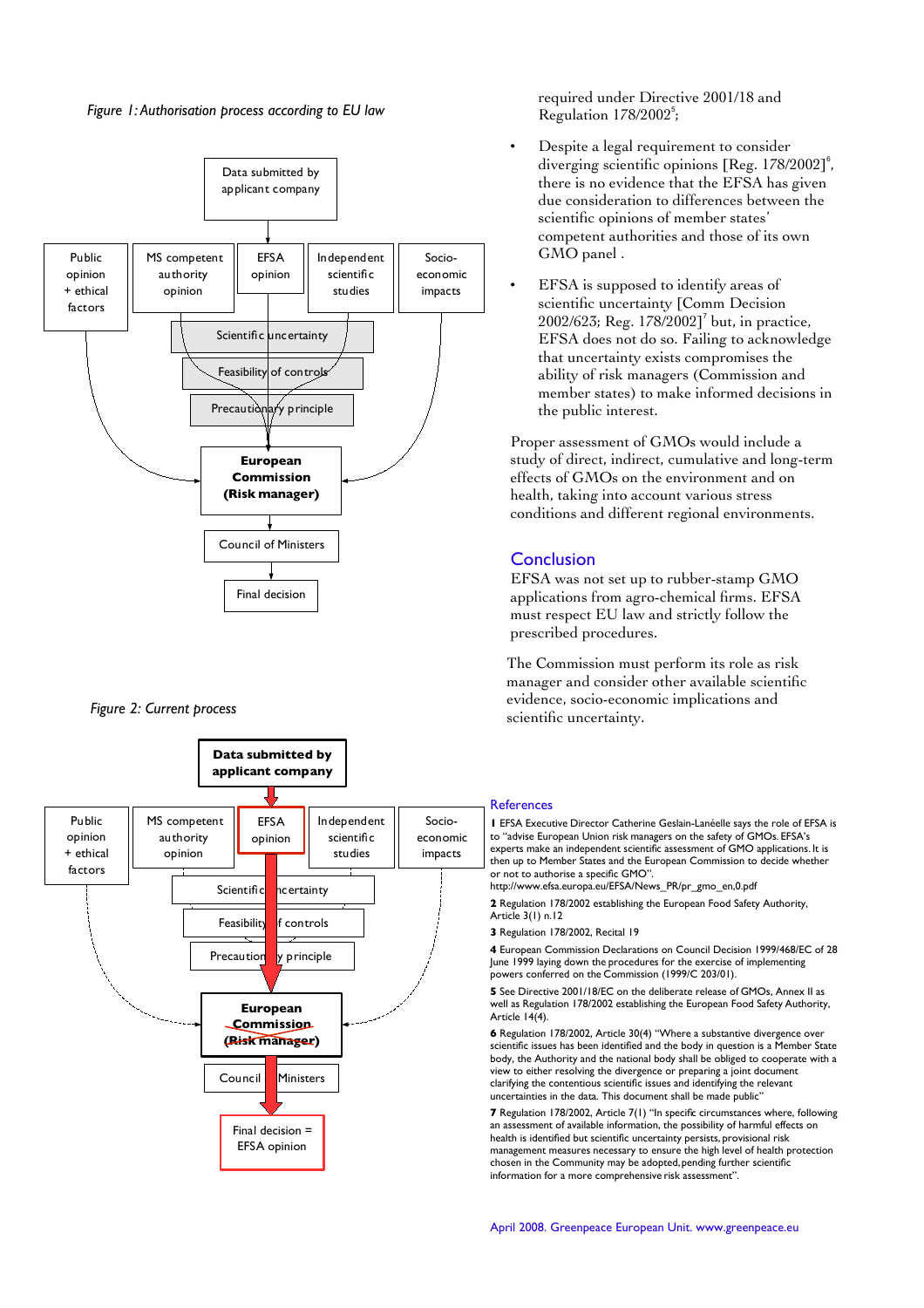# **GREENPEACE** Briefing

## Facts and figures about genetically modified organisms

Every year, an organisation funded by the genetic engineering industry called the International Service for the Acquisition of Agri-biotech Applications (ISAAA) publishes new figures and highlights the increase in the acreage of land planted with genetically modified organisms (GMOs) across the world<sup>1</sup>.

These are the facts that the ISAAA does not put in its press release:

- 92% of arable land around the world is GMO free;
- Only four countries grow almost 90% of the total GM crops;
- 176 out of the 192 countries grow no GMOs at all;
- In over 10 years on the market, only four GM crops are grown in significant quantity – soya, maize, cotton and oil-seed rape (canola). These four crops represent 99% of GMOs sold;
- Virtually 100% of world acreage planted with commercial GM crops have one or both of just two traits: herbicide-tolerance and insectresistance.



The four countries that grow 90% of GMOs worldwide are the US (53%), Argentina (18%), Brazil (11.5%) and Canada (6.1%).

Almost all GM crops currently released belong to four companies: Monsanto, Dupont, Syngenta and Bayer.

Monsanto sells more than 90% of all GM seeds worldwide. In recent years it has stopped selling or developing GM wheat, tomatoes, potatoes and bananas. It has given up trying to sell GMOs direct to the public, and now focuses on commodity crops which go straight from farmer to industrial processor.

A decade after GM maize was first marketed, six of the world's top 10 maize producing countries are 100% GM-free. Even in the US, GM maize represents less than half of all maize grown.

Worldwide, just 7.5% of farmland is planted with GMOs. The world map in the ISAAA report<sup>1</sup> shows countries where up to 50,000 hectares are planted with GMOs, failing to indicate that most of these countries plant only a few hundred hectares. Claims that Europe is alone in not planting GM crops are patently inaccurate.

In Europe, ISAAA stated a 77% increase in cultivation of GMOs in 2007, still only 0.119 % of agricultural land was planted with such crops. (This is how a very small increase in acreage can be made to look like enormous progress.) For comparison, in 2006 organic farmland represented 4% of EU agricultural land, covering an area larger than 6.8 million hectares managed by over 170,000 farms.

With these poor results, is it any surprise that US government representatives and agro-chemical lobbyists are putting such pressure on Europe and developing countries to accept GMOs?

## The power of public relations over fact

In its heavily promoted reports, the ISAAA assumes that the entire population of any country where GMOs are grown benefits from GM crops. It calculates, for example, that 80 million people in Germany - the total population - benefit from GMO crops, even though the 43km $^{\rm 2}$  of German soil planted with GMOs could barely support 8,000 people, let alone 80 million.

Claims that GM crops increase yields are similarly exaggerated. The GM crops currently commercialised are either tolerant to herbicides or insect resistant. Herbicide-tolerant crops do not increase yields.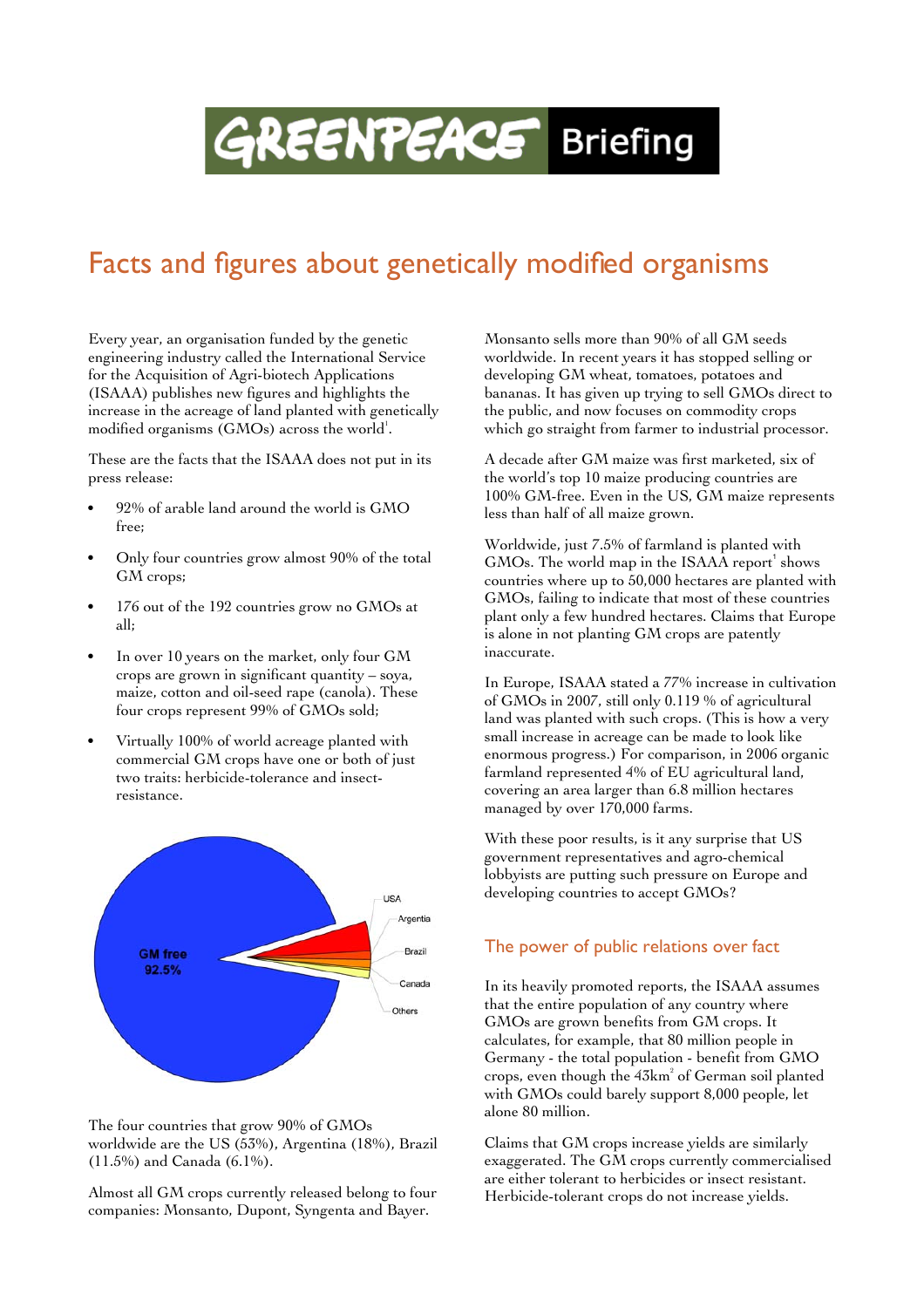Insect-resistant GM crops may increase yields in years of high infestation by the target pest, but this leads pests to develop resistance in the medium and longer term. Studies in Europe found that yield depend on the crop variety<sup>2</sup> rather than on the genetic modification applied. Studies have also found lower yields from GM insect-resistant maize compared to conventional non-GM maize.

Neither does planting GM crops reduce the use of chemical pesticides on farmland, despite what agrobiotechnological companies claim. In fact, from 1996 to 2004 parallel to increasing cultivation of GM crops in the US there was an observed 55,000 kg increase in pesticide use, a  $4.1\%$  rise<sup>3</sup>.

The target pest insects will inevitably develop resistance to the pesticides produced by GM crops<sup>4</sup>. This will oblige farmers to apply both greater quantities and additional varieties of insecticide in the coming years. The main beneficiaries then become the companies that make pesticides, which are often the same companies that make GMOs.

Any perceived benefits of GM crops – such as increased yields in occasional years and reduced insecticide usage – are thus short-lived.

Meanwhile, various scientific studies have concluded serious and valid concerns on the effects of these crops on 'non-target' organisms such as butterflies and predators of the target pests.

Recently, the International Assessment of Agricultural Science and Technology for Development<sup>5</sup> brought together 400 scientists, UN agencies, governments, non-governmental organisations, industry and farmer associations across the globe for a four-year scientific project. This is the equivalent for agriculture as is the IPCC report for climate change. The Synthesis Report, endorsed by 60 governments, concludes that genetically modified crops are not a solution for poverty, hunger or climate change.

#### **References**

**1** James,Clive. 2007. Global Status of Commercialized Biotech - GM Crops:2007. ISAAA Brief No. 37. Executive summary. ISAAA: Ithaca, NY.http://www.isaaa.org/

2 Ma. B.L., & Subedi, K.D2005. Development, yieldgrain moisture and nitrogen uptake of Bt corn hybrids and their conventional nearisolines. Field Crops Research 93:199-211.

3 Benbrook, Charles M. 2004. Genetically Engineered Crops and Pesticide Use in the United States: The First Nine Years. BioTech InfoNet Technical Paper Number 7, October 2004: 39-40

4 Tabashnik, B.E., Gassmann, A.J., CrowdeD.W. & Carrière, Y. 2008. Insect resistance to Bt crops: evidence versustheory. Nature Biotechnology 26: 199-202.

**5** International Assessment of Agricultural Science and Technology for Development (IAASTD) 2008. Synthesis Report Executive Summary.http://www.agassessment.org/

April 2008. Greenpeace European Unit. www.greenpeace.eu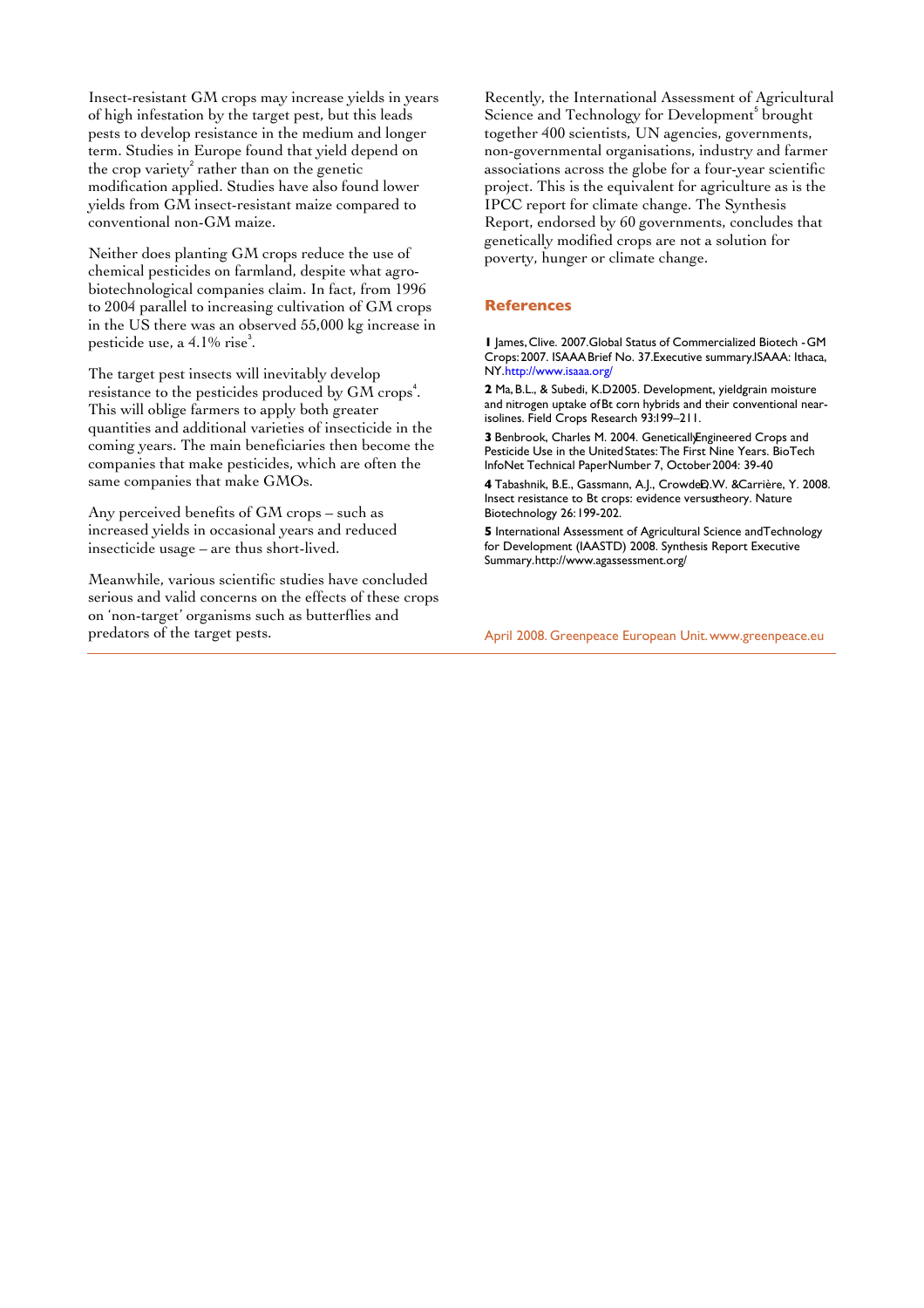# **GREENPEACE** Briefing

# Environmental and health impacts of GMOs: the evidence

GM maize MON810 is intended to

prevent the need for three applications of insecticide. Yet this and other Bt maize varieties continuously release a toxin into the environment in quantities 3- 5,000 times higher than sprays used

for non-GM farming.

## Effects on biodiversity

The environmental effects of genetically engineered crops designed to resist insect pests and herbicides are well documented. They are as follows.

Insect-resistant crops kill specific pests known to threaten the crop. In addition to their intended deadly effects, they are also:

- Toxic to 'non-target' organisms, such as butterflies. Long-term exposure to pollen from GM maize that expresses the *Bacillus thuringiensis* (Bt) toxin has been found to cause adverse effects on the behaviour $^{\rm 1}$  and survival $^{\rm 2}$  of the monarch butterfly, the best-known of all North American butterflies. Effects on European butterflies are virtually unknown, as few studies have been conducted. Those few do, however, suggest cause for concern that European butterflies would suffer as a result of insect-resistant GM crop being planted $3, 4, 5, 6$ .
- Toxic to other, beneficial insects. Genetically engineered Bt crops adversely affect $\vec{\ }$  insects that are important in the natural control of maize pests, such as green lacewings. $8, 9, 10, 11$  In the EU (as elsewhere), environmental risk assessment for Bt crops considers direct acute toxicity alone, and not effects on

organisms higher up the food chain. These effects can be important. The toxic effects of Bt crops on lacewings were via the prey that they ate. The 'single-tier' risk assessment approach has been widely criticised, with scientists suggesting that the effects of Bt crops need to be studied at multiple levels of the food web $^{12, 13, 14, 15}$ .

• A threat to soil ecosystems. Many Bt crops secrete the toxin from the root into the soil<sup>16</sup>. Residues left in the field contain the active Bt toxin<sup>17, 18, 19</sup>. The long-term, cumulative effects of growing Bt maize have not been considered in a European context, even though this is required under EU law (Directive  $2001/18$ )<sup>20</sup>.

In addition to the above, risk assessments to date have failed to foresee at least two other impacts of Bt maize: • Agricultural wastes from Bt maize have been identified entering water courses, where the Bt toxin might be toxic to certain insects<sup>21</sup>. This demonstrates the complexity of interactions in the natural environment and underlines the shortcomings of the risk assessment.

• Bt maize is more susceptible to a plant lice (aphid) than conventional maize, caused by changes in sap chemistry. These changes have not been described in a single application to market Bt maize but have important ecological implications. This demonstrates that plant-insect interactions are too complex to be assessed by the risk assessment.

#### Herbicide tolerant (HT) crops are associated with:

Toxic effects of herbicides on ecosystems. Roundup, the herbicide sold by Monsanto in conjunction with its Roundup Ready GM crops, has been shown to be a potential endocrine

> disrupter, i.e., could interfere with hormones<sup>22</sup>. It is also toxic to frog larvae $(\text{tadpoles})^{23}$ .

• Increased weed tolerance to herbicide. Evolution of weed resistance to Roundup is now a serious problem in the US and other places where Roundup Ready crops are grown on a large scale<sup>24 25, 26, 27</sup>. Increasing

amounts of herbicide have to be used to control these weeds<sup>28</sup>, or else additional herbicides have to be used to supplement Roundup<sup>29</sup>.

- Loss of weeds and other biodiversity. A UK government study found there were 24 % fewer butterflies in the margins of GM oil-seed rape (canola) fields, because there were fewer weed flowers (and hence nectar) for them to feed on $^{\text{30}}$ . In addition, there were fewer seeds for birds from oil-seed rape and sugar beet $^{\scriptscriptstyle 31,\,32,\,33}.$  HT maize only compared favourably (in terms of impacts on biodiversity) to maize treated with the herbicide atrazine, which is now banned in the EU.
- Reduction in soil bacteria. The use of herbicides on GM soy leads to reduced amounts of beneficial nitrogen-fixing bacteria<sup>34, 35</sup>.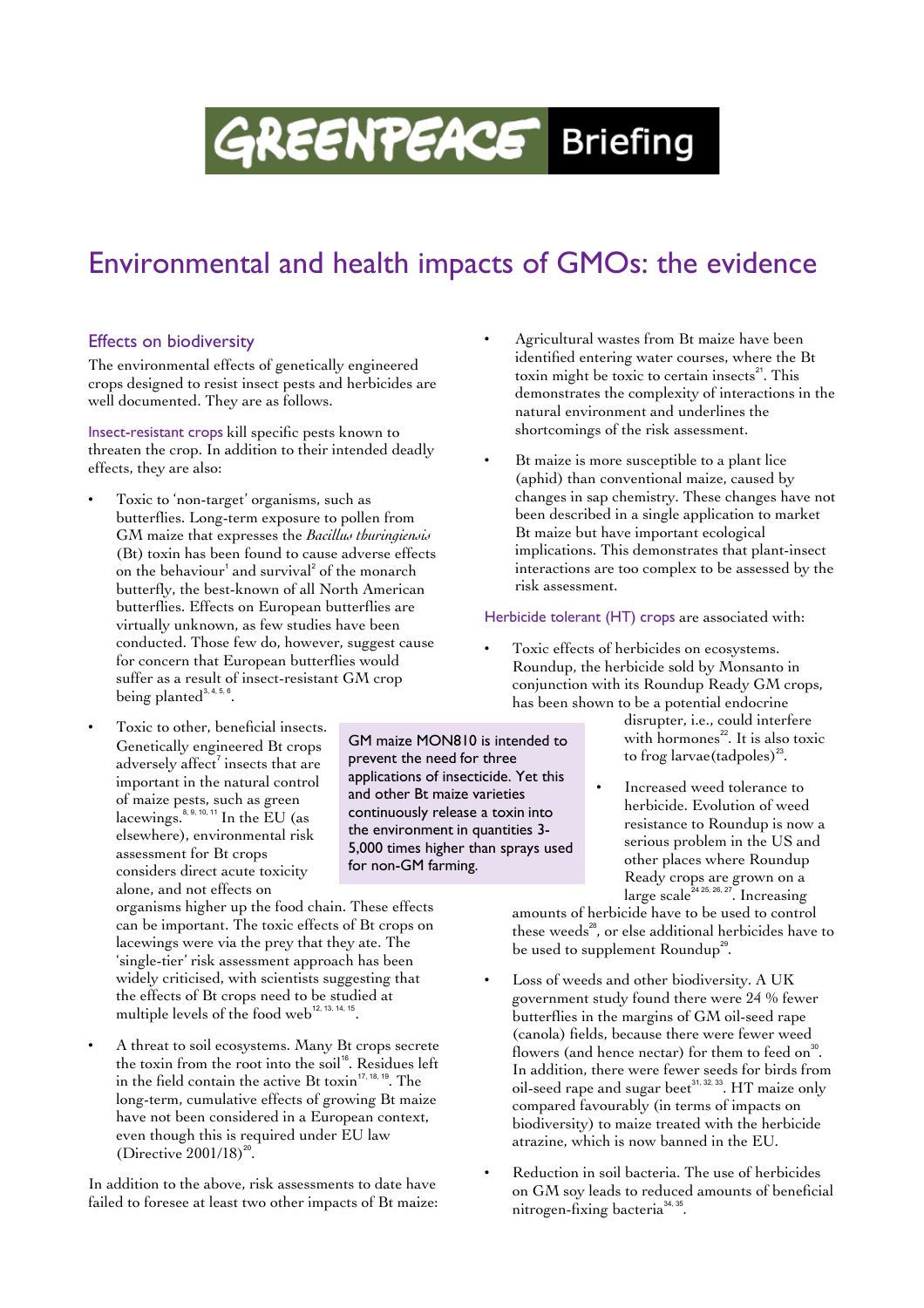#### Effects on health

Independent studies on the wholesomeness of GM crops for either animals or humans are severely lacking from scientific  $literature$ <sup>36, 37, 38, 3</sup> .

Almost all GMOs commercialised in the world either produce or tolerate pesticides. Yet while pesticides are tested over two-year periods prior to approval in Europe, the longest safety tests for GMOs are 90 days, including pesticide-producing GM plants.

We simply do not know if GM crops are safe for animal or human consumption, because long-term studies have seldom been performed. This is reflected by the ongoing controversy surrounding their safety assessment. The dispute over the pesticide-producing Bt maize MON863, for example, arose from concerns expressed by independent scientists<sup>40</sup> over observed differences in animal feed trials. Rather than admitting uncertainty concerning the food safety of MON863 and carrying out further research, EFSA<sup>41</sup> and the biotechnology<sup>42</sup> industry have used their efforts to try to refute the significance of these findings.

It is ungrounded and misleading to argue that GMOs must be harmless to health on the grounds that people living in the US have been consuming them for 10 years and no visible damage has been observed. There has not been a study on this specific matter.

What is not in doubt is that GM crops have the potential to cause allergenic reactions, more so than conventional breeding<sup>43,44</sup>. During a long-term field trial in Australia, for example, GM peas were found to cause allergenic reactions in mice<sup>45</sup>. Eating the GM peas also made the mice more sensitive to other food allergies.

#### **References**

**1** Prasifka, P.L., Hellmich, R.L.Prasifka, J.R. & Lewis, L.C. 2007Effects of Cry1Ab-expressing<br>corn anthers on the movement of monarch butterfly larvae. Environ Entomolology 36:228-33 **2** Dively, G.P., RoseR., Sears, M.K., Hellmich, R.L. Stanley-Horn, D.E. Calvin, D.D. Russo, J.M. & Anderson, P.L.. 2004. Effects on monarch butterfly larvae (Lepidoptera: Danaidae) after continuous exposure to Cry1Ab expressing corn during anthesis. Environmental Entomology 33: 1116-1125.

**3** Lang, A. & Vojtech, E. 2006. The effects of pollen consumption of transgenic Bt maize on the common swallowtail, *Papilio machaon* L. (Lepidoptera, Papilionidae). Basic and Applied Ecology 7: 296—306.

4 Darvas, B., Lauber, E., Polga´rl,. A., Peregovits, L., Ronkay, L., Juracsek, et al. (2004). Non-target effects of DK-440-BTY (Yieldgard) Bt-corn. First Hungarian–Taiwanese entomological<br>symposium, 11–12 October 2004, Bud

laboratory assay). Gesunde Pflanzen, 55: 1-7.

**6** Felke, M., Lorenz, N& Langenbruch, G-A. 2002. Laboratorystudies on the effects of pollen<br>from Bt-maize on larvae of some butterfly species. Journal of Applied Entomology 126: 320– 325.

**7** Obrist, L.B., Dutton, A., Romeis, J. & Bigler, F. 2006. Biological activi**o**f Cry1Ab toxin expressed by Bt maize following ingestion by herbivorous arthropods and exposure of the<br>predator Chrysoperl*a carnea.* BioControl 51: 31-48.<br>**8** Andow, D.A. and A.Hilbeck. 2004. Science-based risk assessment fornon-target

transgenic crops. Bioscience 54: 637-649.

9 Obrist, L.B., Dutton, A., Romeis, J. & Bigler, F. 2006. Biological activityf Cry l Ab toxin<br>expressed by Bt maize following ingestion by herbivorous arthropods and exposure of the<br>predator Chrysoper/a carnea. BioControl

**10** Harwood, J.D., Wallin, W.G. & Obrycki, J.J. 2005. Uptake of Bt endotoxins by non-target herbivores and higher order arthropod predators: molecular evidence from a transgeniccorn<br>agroecosystem. Molecular Ecology 14: 2815-2823.<br>Ⅰ1 Lövei, G.L. & Arpaia, S. 2005.The impact of transgenic plants on natural enemies:

review of laboratory studies. *Entomologia Experimentalis et Applicata* **114**: 1–14, 2005.<br>**12** Andow, D.A. & Zwahlen, C2006. Assessing environmental risks of transgenic plants. Ecology Letters 9: 196-214.

13 Snow, A. A., Andow, D.A., Gepts, P., Hallerman, **E.** M., Power, A., Tiedje, *M. &* 

Sir David King, the UK government's former chief scientist, was forced in December 2007 to admit he had been mistaken to claim that improved crop yields in Africa were due to GM plants. They weren't. The project he described used a sophisticated pest control and crop management technique that involved neither GMOs nor pesticides.

Wolfenbarger,L.L. 2005. Genetically engineered organisms and the environment: current status and recommendations. Ecological Applications, 15: 377–404.

**14** Andow, D.A. & A. Hilbeck. 2004. Science-based risk assessment for non-target effects of transgenic crops. *Bioscience*, 54: 637-649.

**15** Knols, B.G.J. and M. Dicke. 2003Bt crop assessment in the Netherlands. Nature *Biotechnology* 21: 973-974.<br>16 Saxena, D., Flores, & Stotzky, G2002. Bt toxin is released

in root exudates from 12 transgenic corn hybrids representing three transformation events. Soil Biology and Biochemistry 34: 133-137. **17** Flores, S., Saxena, D & Stotzky, G. 2005. Transgenic Bt

plants decompose less in soil than non-Bt plants. Soil Biology and Biochemistry 37: 1073-1082.

**18** Stotzky, G. 2004. Persistence and biological activity in soil of the insecticidal proteins from *Bacillus thuringiensis*, especially from transgenic plants. Plant and Soil 266: 77-89.

19 Zwahlen, C. Hilbeck, A. Gugerli, P.& Nentwig, W. 2003.<br>Degradation of the Cry1Ab protein within transgenic Bacillus<br>thuringiensis corn tissue in the field. Molecular Ecology 12: 765-775.<br>20 Directive 2001/18/EC on the d modified organisms, see Recital 19, Recital 20 and Annex II : "*A general principle for environmental risk assessment is also that an analysis of the .cumulative long-term effects relevant to the release and the placing on the market is to be carried out. Cumulative long-term effects. refers to the accumulated effects of consents on human health and the environment, including inter alia*

flora and fauna, soil fertility, oil degradation of organic material, the feed/food chain, biological<br>diversity, animal health and resistance problems in relation to antibiotics".<br>21 Rosi-Marshall, E.J., Tank, J.L., Royer, 16208

22 Richard, S., Moslemi, S., SipahutarH., Benachour, N. & Seralini, G-E. 2005. Differential

effects of glyphosate and Roundup on human placental cells and aromatase. Environmental<br>Health Perspectives 113: 716–720.<br>23 Relyea, R.A. 2005. Theimpact of insecticides and herbicides on the biodiversity and<br>productivity 1118–1124. Relyea, R.A., Schoeppner, N.M. & Hoverman, J.T. 2005. Pesticides and amphibians:

the importance of community context. Ecological Applications, I5: 1125–1134.<br>**24** Roy, B.A. 2004Rounding up the costs and benefits of herbicide use. Proceedings of the<br>National Academy of Sciences 101: 13974-13975.

**25** Baucom, R.S. & Mauricio, R. 2004. Fitness costs and benefits of novel herbicide tolerance in a noxious weed. Proceedings of the National Academy of Sciences 101: 13386–13390. **26** Vitta, J.I., Tuesca,D. &Puricelli, E. 2004. Widespread use of glyphosate tolerant soybean<br>and weed community richness in Argentina. Agriculture, Ecosystems and Environment 103: 621–624.

27 Nandula, V.K., Reddy, K.N.Duke, S.O. & Poston, D.H. 2005. Glyphosate-resistant w current status and future outlook. Outlooks on Pest Management August 2005: 183-187. **28** Duke, S.O. 2005. Taking stock of herbicide-resistant crops ten years after introduction. Pest Management Science 61: 211-218.

**29** http://farmindustrynews.com/mag/farming\_saving\_glyphosate/index.html

**30** Roy, D.B., Bohan, D. A., Haughton, Ą., Hill, M. O.Osborne, J. L., Clark, S. J., Perry, J. N.,<br>Rothery, P., Scott, R. J., Brooks, D. R., Champio**6,** T., Hawes, C., Heard, M. S. & Firbank, L. G.<br>2003. Invertebrates and herbicide regimes in the Farm Scale Evaluations of genetically modified herbicide-tolerant crops. The Royal Society Philosophical Transactions B*.* 358: 1879–1898

**31** Heard, M.S. etal. 2003. Weeds in fields with contrasting conventional and genetically<br>modified herbicide-tolerant crops. I.Effects on abundance and diversity Philosophical

Transactions of the Royal Society London B 358: 1819–1832.<br>**32** Firbank, L.G.et al. 2006. Effects of genetically modified herbicide-tolerant cropping<br>systems on weed seedbanks in two years of following crops. Biology Lette **33** Bohan, D.A. etal. 2005. Effects on weed and invertebrate abundance and diversity of herbicide management in genetically modified herbicide-tolerant winter-sown oilseed rape. Journal Proceedings of the Royal Society B: Biological Sciences. 272, DOI 10.1098/rspb.2004.3049.

**34** King, C.A., Purcell, L.C. & Vories, E.D. 2001. Plant growth and nitrogenase activity of glyphosate-tolerant soybean in response to foliar glyphosate applications. Agronomy Journal 93: 179–186.

**35** Zablotowicz, R.M. & Reddy, K.N. 2004. Impact of glyphosate on the *Bradyrhizobium japonicum* symbiosis with glyphosate-resistant transgenic soybean: a minireview. Journal of Environmental Quality 33: 825–831.

36 Vain, P. 2007. Trends in GM crop, food and feed safety literature. Nature Biotechnology Correspondence 25: 624-626.

**37** Domingo, J.L. 2007. Toxicitystudies of genetically modified plants: a review of the<br>published literature. Critical Reviews in Food Science and Nutrition, 47:8, 721 –733<br>**38** Pryme, I.F. &Lembcke, R. 2003. In vivostudi genetically modified food and feed —with particular regard to ingredients consisting of genetically modified plant materials. Nutrition and Health 17: 1-8.

**39** Brown, P., Wilson, K.A.., JonkeiY.. & Nickson, T.E. 2003. Glyphosate Tolerant Canola Meal<br>Is Equivalent to the Parental Line in Diets Fed to Rainbow Trout. Journal of Agricultural Food and Chemistry, 51: 4268-4272.

40 Séralini, G.E., Cellier, D., de Vendomois, J.,S., 200<sub>New analysis of a rat feeding study with</sub> a genetically modified maize reveals signs of hepatorenal toxicity. Archives of Environmental Contamination & Toxicolcology, 52, 596-602.

**41** EFSA, 2007. EFSA review of statistical analyses conducted for the assessment of the MON 863 90-day rat feeding study.

http://www.efsa.europa.eu/en/science/scientific\_reports/statistical\_analyses\_MON863.html<br>**42** Doull, J., Gaylor, D., Greim, H.ALovell, D.P., Lynch, B. & lunro I.C. 2007. Report of an<br>Expert Panel on the reanalysis by Seral

**43** Bernstein, J.A. et al. 2003. Clinical and laboratoryinvestigation of allergy to genetically<br>modified foods. Environmental Health Perspectives 111:1114–1121.

**44** Freese, W. & Schubert, D. 2004. Safety testing and regulation of genetically engineered<br>foods. Biotechnology and Genetic Engineering Reviews, 21: 229-324.<br>**45** Prescott, V.E., Campbell, P.M!Noore, A., Mattes, J., Roth

in altered structure and immunogenicity.Journal of Agricultural & Food Chemistry 53: 9023- 9030

April 2008. Greenpeace European Unit. www.greenpeace.eu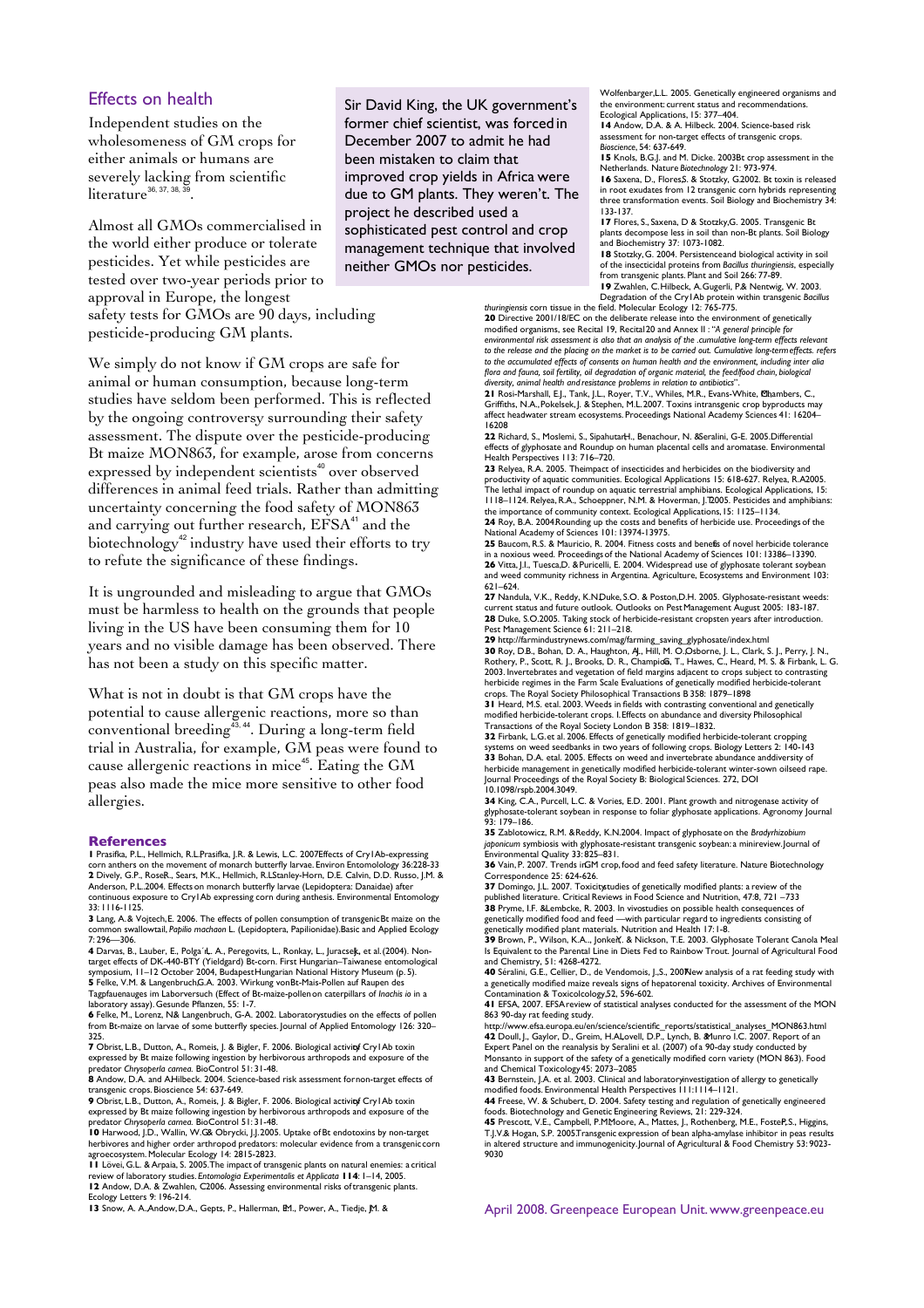# **GREENPEACE** Briefing

"*Seeking a technological food fix for world hunger may be... the most commercially malevolent wild goose*

Dr Richard Horton, editor-in-chief

*chase of the new century*."

of The Lancet.

## The social and economic impacts of GMOs

Companies that develop and sell genetically engineered seeds say that everyone – from rich to poor; farmer, consumer or industrialist – benefits from their crops.

A brief look beyond the hype and promotional brochures would tell a different story.

#### In the 11 years since GM crops entered the market, conventional and organic crops have been repeatedly contaminated with GMOs – and farmers have paid the price.

Contaminated crops demand a lower price than conventional or organic crops. In Brazil in 2007,

conventional soya was contaminated with up to 9%  $\mathrm{GMOs}^{\text{!`}}$  , but there was no compensation for the farmers affected. Practically no country in the world has a law ensuring that GMO producers or growers are held liable for genetic contamination.

#### New GM crops do not reduce farmers' reliance on pesticides and herbicides

Ecological systems cannot be fooled: if a pest or weed species is removed from the food web, another moves in to replace it. In India in 2007 the cotton harvest was either not effective against Indian cotton pests or devastated by a 'secondary' pest that was not deterred by the Bt toxin in GM cotton planted. This meant that farmers who had paid premium prices for the GM Bt cotton seeds had, if they could afford it, to apply extra pesticides to combat this secondary pest. In the first nine months of 2007 over 800 cotton farmers in India committed suicide, deeply in debt and in despair at not being able to provide for their families<sup>2</sup>.

#### No commercially-available GM plant developed to date has increased yield, enhanced nutritional qualities, can resist drought or is salt tolerant.

Insect-resistant cotton has a poor performance record in many parts of the world, particularly during extremes of temperature experienced in China and Australia<sup>3</sup> . In Argentina, average cotton yields were higher from 1987-96, the decade before GM cotton was introduced, than they have been since<sup>4</sup>.

Studies of Roundup Ready soya, the most widely planted GM crop, suggest that it has on average 510% lower yield than equivalent conventional varieties<sup>5</sup>.

Meanwhile, researchers have been trialling droughttolerant and disease-resistant pearl millet varieties developed through marker-assisted selection<sup>6</sup>. Pearl millet is an important subsistence crop for millions of farmers in agriculturally marginal areas.

Scientists in the Philippines are using marker-assisted selection to develop a non-GM rice that can tolerate several days' complete submersion, for example during flash floods<sup>7</sup>.

> Scientists say the greatest hope to develop new crop varieties to meet future challenges of increased salinity, drought and other problems is expected to be through conventional plant breeding and marker-assisted selection techniques.

#### Farmers are taken to court if they save seeds for replanting.

Monsanto sues several hundred US farmers a year for saving seeds collected from its GM plants. In court judgements farmers have been forced to pay Monsanto over \$21 million. A much larger amount of money – up \$160 million – is estimated to have been paid in out-of-court settlements<sup>8</sup>.

#### GM crops do not solve hunger or poverty

Soya and cotton, the most widely planted GM crops, are grown on industrial-scale farms for export to rich countries as animal feed and fibre; they do not address rural poverty and hunger either at source or destination. On the contrary, large scale GM plantations threaten production of staple food crops and local livelihoods<sup>9</sup>.

Industrial-scale farming develops at the expense of small farms growing diverse produce for local needs. The percentage of the population living in poverty in Paraguay, which has seen a rapid expansion in the cultivation of GM soya, rose from 33.9% to 39.2% between  $2000$  and  $2005^{\text{10}}$ . Soya plantations now cover more than half of cropland, and 90% of this is genetically modified. Up to 100,000 small farmers have been evicted from their lands since the start of the soya boom in Paraguay.